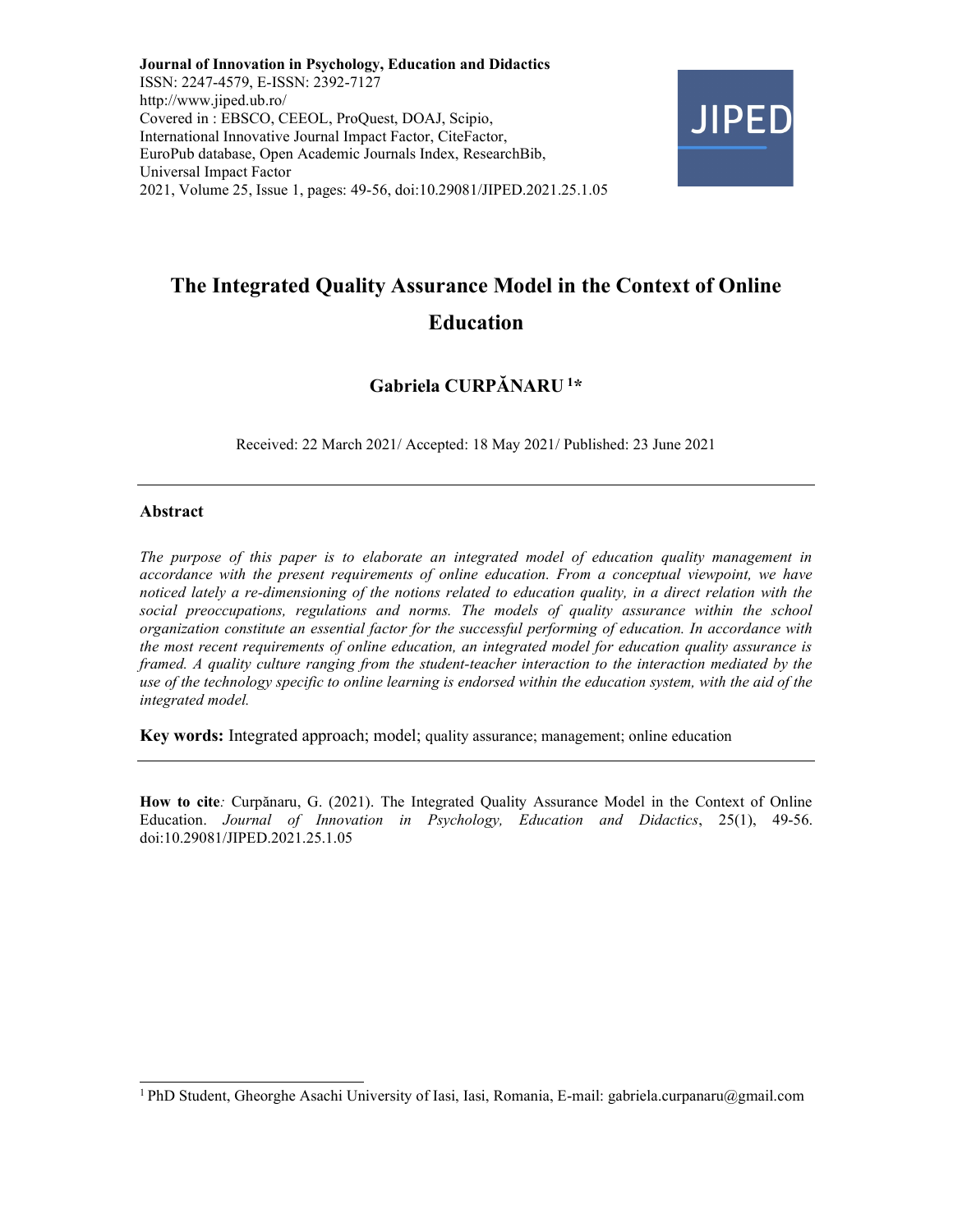# 1. Introduction

According to Garbutt (1996), teachers nowadays have a multitude of opportunities to "borrow" the model of quality management implementing from other fields, such as those of industry or economy. Woods (1993) also suggests that schools can learn from the industry aspects concerning strategic planning, training, delivery and ethical standards. They can, thus, adopt the philosophy of quality management and use their resources efficiently, they can maximize opportunities for students, develop their staff and respond to the needs of the local community. Schools must be reformed and transformed from hierarchical organizations into organizations based on teamwork and problem solving, self-directed towards the endorsement of staff development, decision making, staff empowerment and authorization, appreciation acknowledgment and quality leadership on all levels. Moreover, school managers should act so as to eliminate fear, destruct barriers and make individuals believe that things can improve over and over.

Garbutt (1996) examined the way in which quality management can be transferred from industry to education. She concluded that the attitudes and priorities concerning quality seem to be similar. Quality requires commitment from the school principal in order to involve the staff in its application. Moreover, the staff should feel qualified to perform a quality educational act. In the school milieu, quality should be perceived as:

- an idea of making things better;
- a positive, optimistic attitude seeking progress;
- seeking excellence in every part of the system;
- a motivation system rewarding the achievements and positive policies concerning the curriculum and other school areas, including behavior;
- a generator of pride;
- continuous appreciation of the staff which offers useful feedback;
- staff encouragement to develop abilities and methodologies meant to improve the quality of teaching.

Freeman (1994) suggests another approach to quality in secondary schools, indicating four main principles. Firstly, the focus on students and learning, and secondly, quality which must reflect the needs of the parties involved, while insisting on the idea that the parties must be essential in the quality process. The interested parties are classified according to statutory responsibilities, responsible parties (such as governors), parties involved (teachers), employees and others (such as parents or students). The actors, according to Ribbins and Burridge (1992), can be classified as external (e.g., governors and parents) and internal (students and teachers). Thirdly, quality must be demonstrated. This means that it should be a process of public liberation, especially in public institutions. Fourthly, quality is related to feedback, in the sense that the final objective of quality is the creation of a learning organization. Consequently, quality itself is a server of all of the interested parties.

## 2. The conceptual framework of quality in education

One of the most cited definitions is that of David Gravin (1984), from the Harvard Business School. According to him, quality represents the ensemble of eight dimensions (cited in Basu, 2004, p. 5):

- *performance*, which refers to efficiency, for example the productiveness of the investments through which the product fulfils the expected purpose.
- *features* are basic attributes leading to performance achievement.
- *reliability* refers to the capacity of the product to function constantly during its life cycle.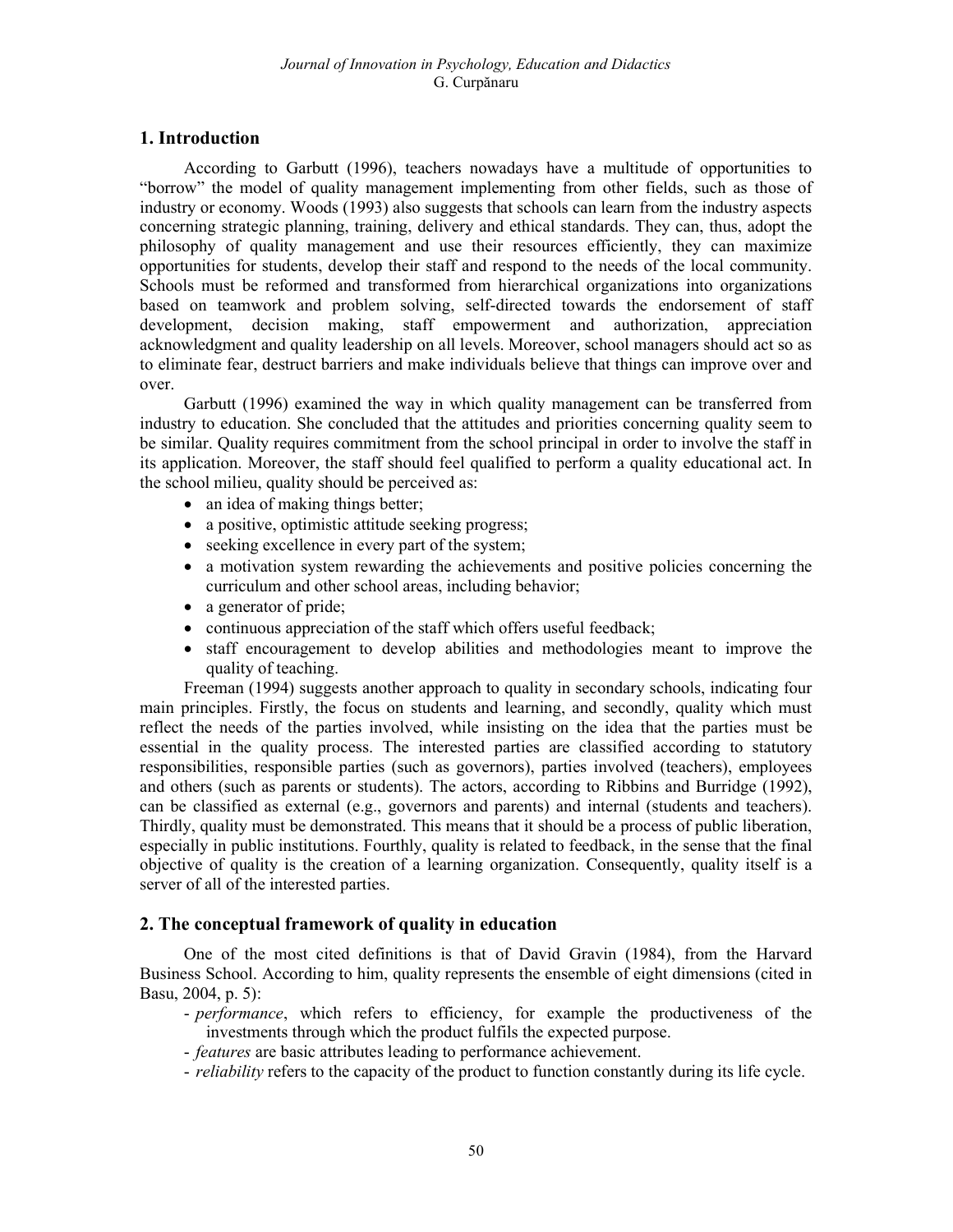- conformity refers to fulfilling the product specifications, usually defined through numerical values.
- *durability* shows the resistance of a product.
- serviceability indicates the easiness of repairments.
- *aesthetics* shows sensible features, such as aspect, sound, taste and smell.
- *perceived quality* is based on the customer's opinion.

Juran (in Condrea, 2006) defines quality as the performance of the product resulting from the customer satisfaction, the elimination of the product defects so as to prevent the customer's dissatisfaction. This definition integrates four main categories: design quality, conformity quality, service availability and domain. According to Juran, quality is approached through the inspection of three main components which he calls "the trilogy of quality". The first component refers to quality planning, a step which consists in identifying customers and their needs. Moreover, it is the point where the goods and services are designed in order to establish, at the same time, the level of quality and the cost of the objectives. The establishment and measurement of quality elements follows the establishment of quality standards. In the last step, the most important role is played by the increase of quality through the improvement of the process steps which lead to this outcome.

As a follow-up of Juran's trilogy, E. Ahmed (cited in Basu, 2004) describes the quality components in a universal approach of quality administration:

- quality planning, comprising several steps: establishing the quality objectives, identifying the customers, determining their needs, developing the product features which address the customers' needs, developing the processes which address the customers' needs, establishing a control process, transferring the plans into operating forces;
- quality control, which includes the following steps: assessing the current performance, comparing the current performance with the quality objectives, acting where there are differences. Juran used the term *quality control*, without referring to the post-production control, which is often ignored in organizations.
- quality improvement, which involves demonstrating the necessity of quality increase, establishing the infrastructure, identifying the improvement projects, forming the project team, providing the resources to the team, training and motivating the team through diagnosing the causes and encouraging remedies, establishing control in the achievement of objectives.

According to the social and historical context, there are different meanings of the concept of quality in education (Figure 1). Quality in education is, thus, measured through the students' level of value formation (Dogaru, 2011).



Figure 1. The evolution of the concept of quality (after Dogaru, 2011)

Ph. B. Crosby (1979) considers that quality integrates two representative steps: *absolute* quality management and basic improvement elements. Absolute quality management is discerned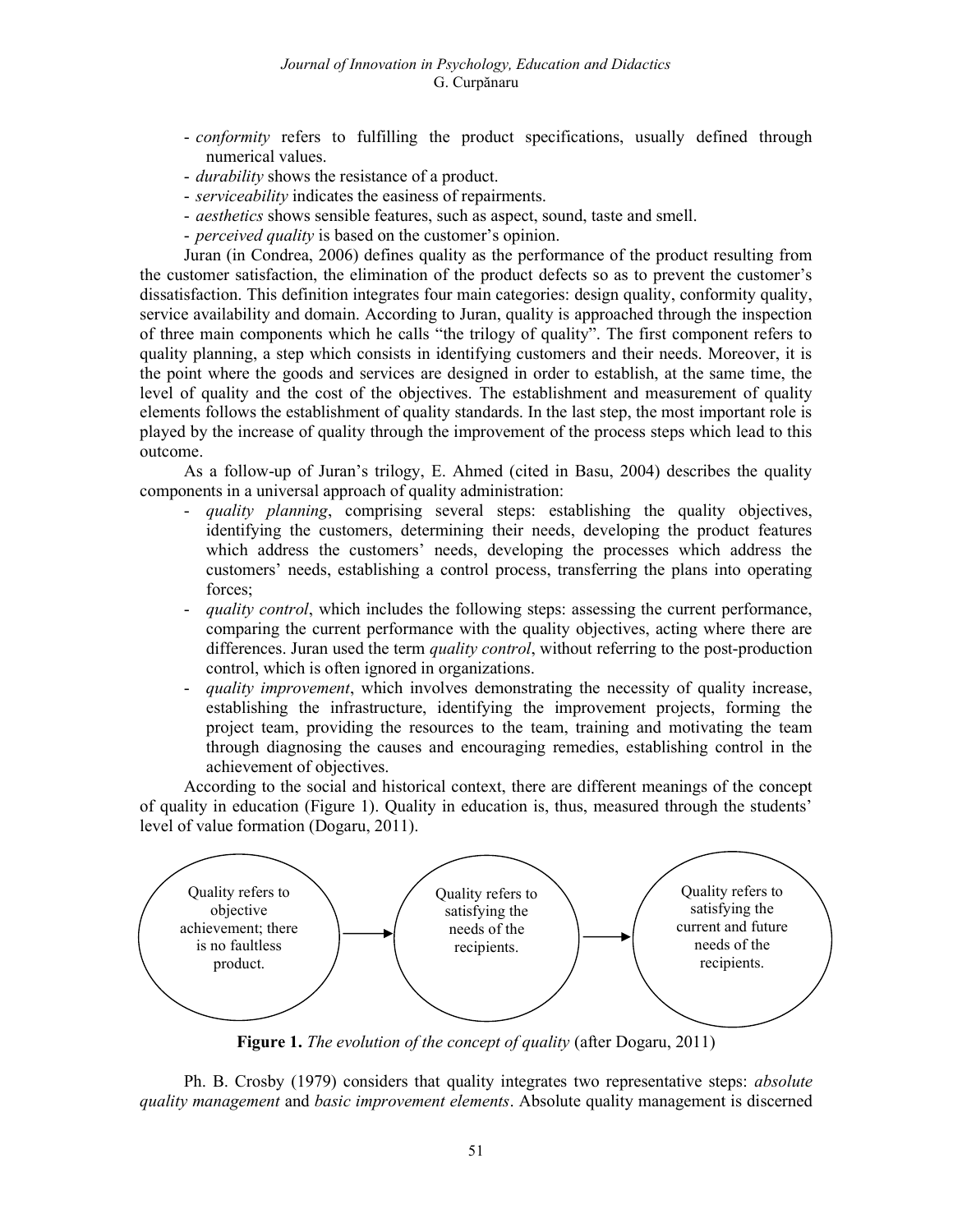by several features: quality solicits conformity with requirements rather than elegance; there are no quality-related problems; a job which is well done from the beginning is always cheaper; the only way of measuring performance is quality cost – the cost of unconformity; the only performance standard is "zero fault". According the C. Potié (2001), quality is defined as the "totality of product or service features which offers it the capability of satisfying the stated or explicit needs". The author believes that this definition is complete, as it is easily understandable, given our status of customers-consumers, making it easy to accept that it is all about needs satisfaction. Another approach in defining quality is given by O. Pruteanu et. al. (1998), according to which quality is the aptitude of the rightful usage of the money spent, along with the recognition of their value, all of this with the permanent consideration of the "customer satisfaction". It results, thus, that the *quality* term has a broader meaning: it comprises a technical or intrinsec feature strictly related to the characteristics of the product or service, a degree of utiliy which refers to the extent to which it satisfies the customers' needs; there is also, obviously, an economic component determined by the costs involved and the acquisition and use of the product (Ciobanu, 1999). The essence of quality consists in the providers' fulfilment of the customers' needs at an average cost. The ability of satisfying the customers' needs is vital not only for the organization, but also for the whole information system. Time and again, it has been demonstrated that the profitability of a service is directly proportional with its quality. Therefore, the performance of a company depends on the quality of its services.

In accordance with the ISO 8402 standard, quality represents "the totality of characteristics of an entity that bear upon its ability to satisfy stated and implied needs". In the context of this definition, an entity can be, for example, either a product or a service, a process, organization, system or whatever combination between these. Quality plays a fundamental role in the performance of the modern company by the means of two basic mechanisms, which lead to value creation: the first consists in obtaining a favorable position on the level of expenses (the best ratio between perceived quality and relative price), and the second involves offering products, the perceived quality of which is valued by the consumer through a higher relative price than what he/she is willing to pay. The ISO 9000: 2000 standard brings a new perspective on the qualityspecific concepts. Quality is defined as the extent to which the totality of the implied characteristics satisfies the requirements. By requirement, we understand the need or expectation which is stated, implied or compulsory, while the characteristic is a distinctive physical, sense, behavioral, temporal or functional feature.

According to E. Condrea (2006, p. 11), the definitions of the term *quality* involve two aspects (Figure 2): a formal one, according to which quality consists in satisfying the user's needs, the fulfilment of the specified or complete requirements, and an informal one, according to which quality is something we seek, but which can never be fully implemented.



Figure 2. Main aspects of the quality concept definitions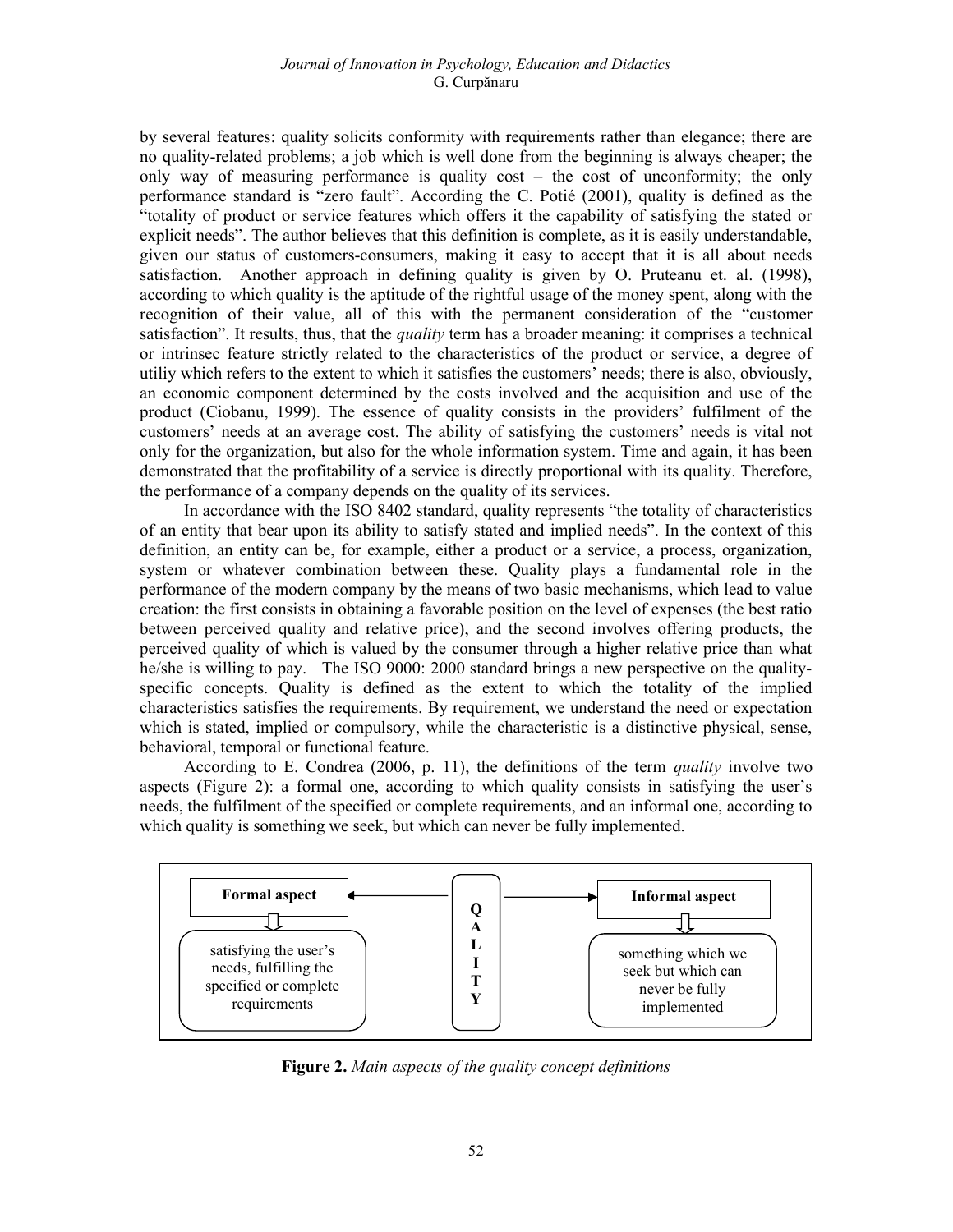Together with the basic concept of the paper, namely the term *quality*, complex concepts are defined, such as quality assurance in education, improvement of quality in education, evaluating quality in education, quality control in education. Although the existing links between quality and the variables that influence quality are difficult to interpret, they help to obtain a more complete understanding of the concept of quality.

*Quality in education* refers to an "ensemble of characteristics of a study programme and its provider, through which the expectation of the recipients is satisfied, together with the quality standards" (apud Iosifescu, 2011). In order to understand the notion of quality in education, several key concepts are analyzed: quality assurance in education, evaluation of quality in education, quality control in education, improvement of quality in education.

Quality assurance in education is a part of the school organization management, together with planning, control and improvement. It represents the "capacity of a providing organization to offer education programmes in accordance with the announced standards; it is carried out through an ensemble of actions which develop the institutional capacity of devising, planning and implementing study programmes" (apud Răduț-Taciu, Bocoș, Chiș, 2015, p. 530). Moreover, quality assurance in education is carried out through an ensemble of actions which develop the institutional capacity of devising, planning and implementing study programmes which encourage the recipients' trust that the education providing organization fulfils the standards of education. Creţu and Nicu (2009, p. 23) also mention that quality assurance in education is "carried out through an ensemble of actions which develop the institutional capacity of devising, planning and implementing study programmes". Quality assurance is a combination of several essential processes which are representative in the field of quality: a controlled turning to generate progress, a standardization of each new step on the basis of this cycle; and the fulfilment of the requirements concerning the quality of the educational products. The first step of quality assurance in education performed by a school is to identify the expectations of the students' parents. Usually, they desire a high quality of didactic activities with low costs and a curriculum adapted to the students' needs and interests. Teachers and educators need to recognize the primary role of families as initial educators, to encourage and stimulate the affection between parents and students. The second step in quality assurance in education seeks to address the expectations of the staff (Dușe, 2006, p. 120): "financial motivation, a promotion system which motivates performance and performance standards, together with evaluation criteria clearly defined for all sorts of activities". The final purpose of all quality assurance procedures is to improve quality. "The foundation and functioning of a quality assurance system constitutes a way of improving the practice of developing a quality culture and an endorsement of the staff" (Garbutt, 1996).

Quality improvement in education involves "assessment, analysis and continuous remedial action from the education providing organization, based on selecting and adopting the most appropriate procedures, as well as choosing and applying the most relevant standards of reference" (according to a Romanian Government Emergency Ordinance from 2005; also cited in Creţu and Nicu, 2009, p. 23). The process of quality improvement in education is complex, as it involves the "continuous evaluation, analysis and remedial action, carried out by the education providing institution, based on the selection and adaptation of the most adequate procedures, and on the selection and application of standards of reference" (apud Potolea, Neacșu, Iucu, 2008, p.53). The quality improvement of the educational products and services offered to the recipients requires that their features conform to the recipients' requests. A frequently used instrument in quality improvement is the PDCA / PDSA (plan, do, check, act / plan, do, study, act) cycle, or the "circle of continuous improvement". Quality can be continuously improved, during time, with the help of the continuously repeated PDCA cycle of periodic consolidation of the results obtained through the standardization of the way of acquiring improved quality.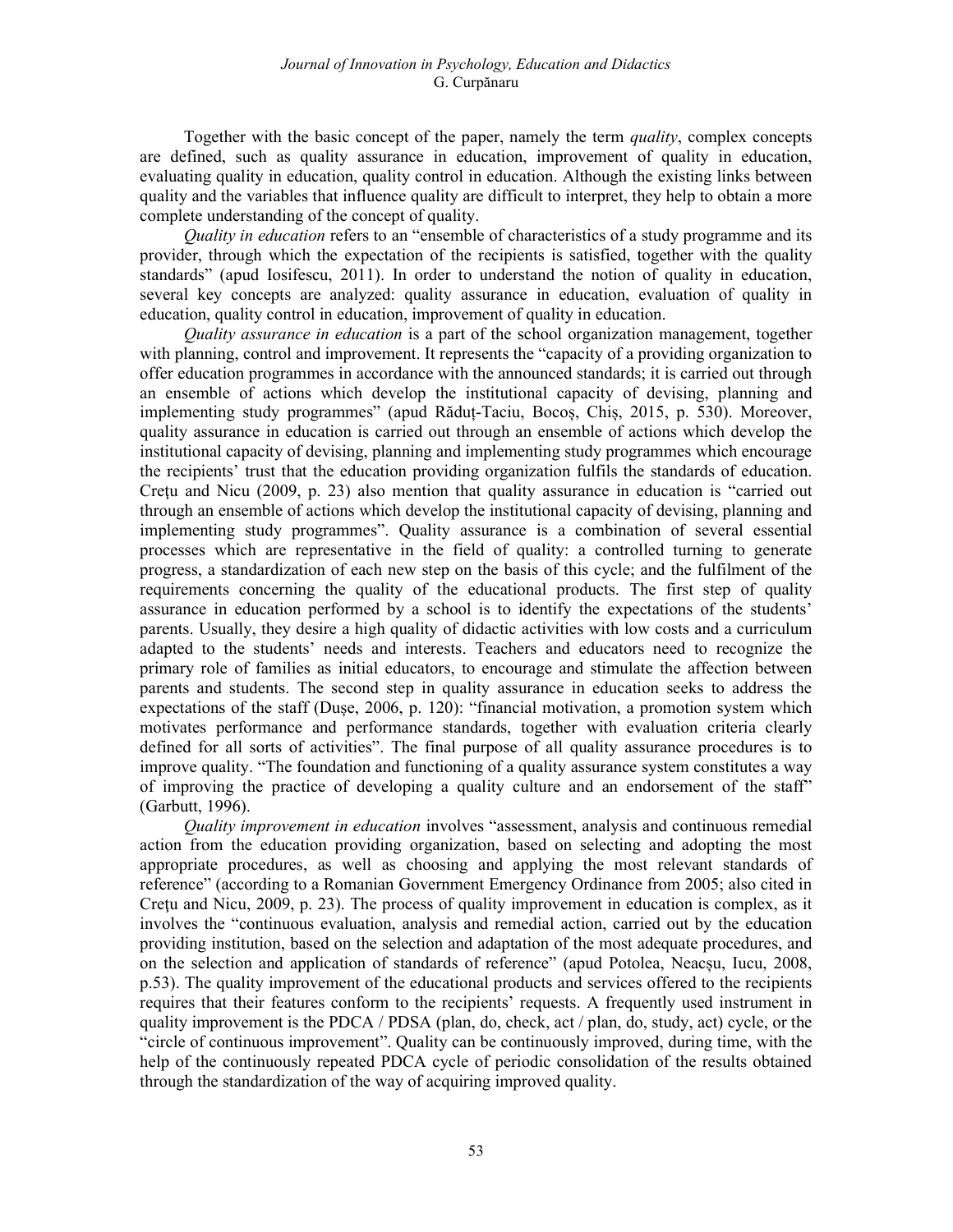The evaluation of quality in education "consists in examining, on several criteria, the extent to which the education providing organization and its programme fulfil the standards of reference" (after Cretu and Nicu, 2009, p. 23). When the evaluation of quality is carried out by the organization itself, it becomes internal evaluation. When it is done by a specialized national or international agency, then it becomes external (according to the Romanian Government Emergency Ordinance from 2005).

Quality control in education "involves operational activities and techniques, systematically applied by an inspection authority designated to verify the accordance with the pre-established standards (Romanian Government Emergency Ordinance from 2005, also in Cretu and Nicu, 2009, p. 23). Quality control includes operational activities carried out in order to fulfil the quality requirements through performance regulation. Thus, it is a process of standard maintenance rather than creation. The primordial objective of quality management is to assist the organization in all of its creative development enterprises, which are necessary for financial viability in the increasingly dynamic competition framework of world economy (Avasilcăi, Huțu, Van der Wiele, 2001). The quality of the education process in a school is determined by the quality of the processes and products, by the organizational system of the institution and by the quality of services offered to the students (Guțu, 2013)

Quality is often defined as the satisfaction of the customer's needs, but it often tends to become cautious in addressing the customer's needs, and from this point develops the competition between high quality offering organizations. We lately notice a reshaping of the notions referring to the quality of products and services, in a direct relation with social preoccupations, regulations and norms. As I. Ionită (2002) also points out, quality is no longer an organizational matter, but an individual matter as well, an element of education and culture which offers a better understanding of its necessity and knowledge of what is best in the world.

The analysis of the definitions of quality given by different authors leads to the finding of the fact that the term is defined differently, according to the approach: quality as satisfaction of customer needs; quality as aptitude of being conform for use – when approached from the product or final result perspective; and finally, quality as a way in which the customer is willing to pay for the result obtained and capitalized.

#### 3. Quality management in the context of online education: a new integrated model

The models of quality assurance in education constitute an essential factor for the successful fulfilment of education. We notice that there is a raised attention for identifying quality models in education and in general. These models represent efficient instruments for the school management, as long as they are rightfully implemented. A successful model of quality in school management focuses on the relationship between students, teachers and curriculum and the external influences gravitating around them, exerted by society, family, labor market requirements and needs of competence and lifelong learning. Cheng and Tam (1997) developed a multidimensional model of quality in education, which motivates leaders and educators to choose certain models in tight connection with the specific situation. In order to explain quality implementation, the authors introduced seven models of quality in education. From this perspective, quality in education is a multidimensional concept and cannot be easily assessed by the means of a single indicator. Generally speaking, quality in education can be perceived differently by different people using different strategies of doing it. The models offered by Cheng and Tam (1997) are presented in table 1.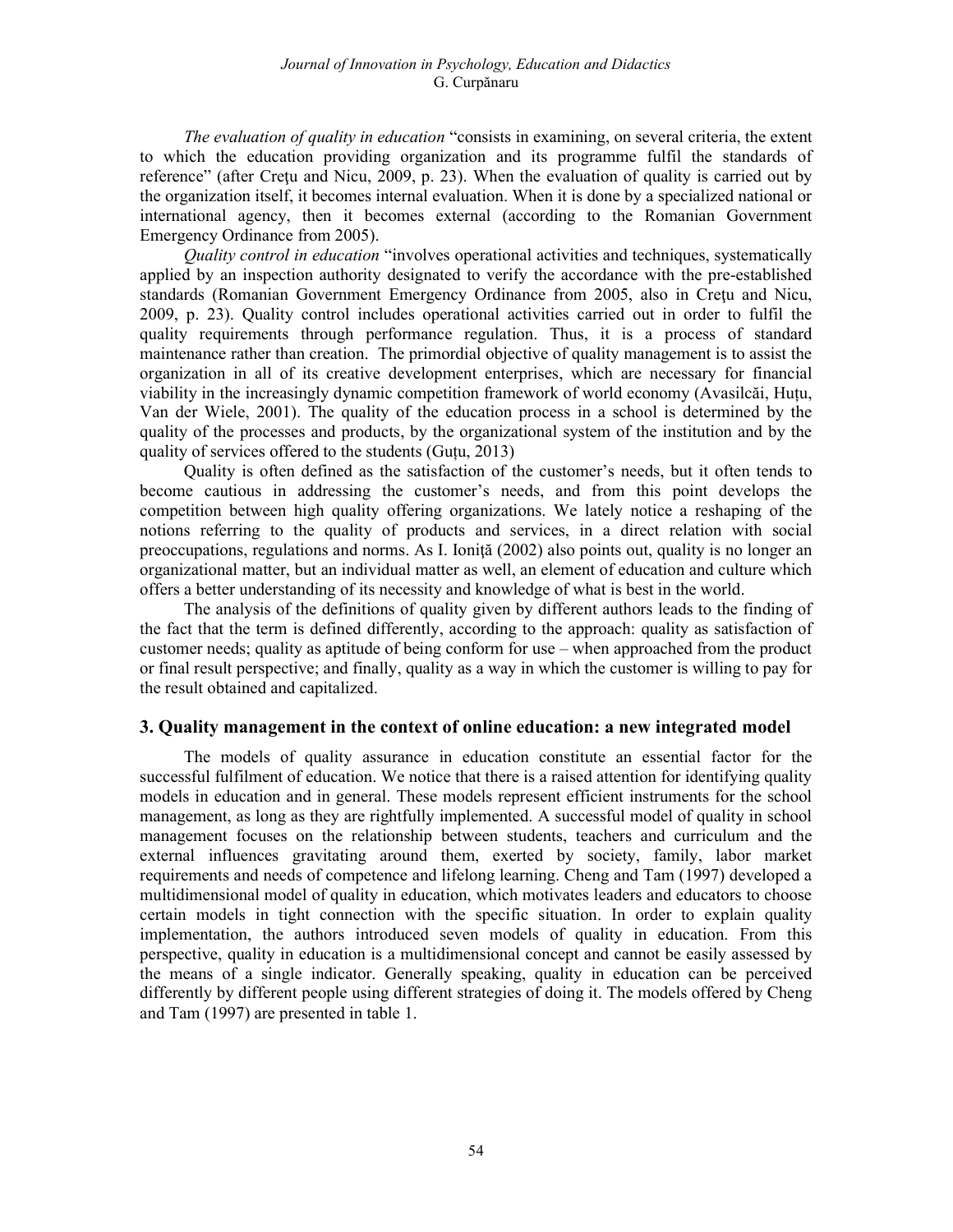#### Journal of Innovation in Psychology, Education and Didactics G. Curpănaru

| Specification model           | in<br>- Achieving stated institutional objectives       |  |  |  |  |
|-------------------------------|---------------------------------------------------------|--|--|--|--|
|                               | accordance with the given specifications                |  |  |  |  |
| Resource entry model          | - Obtaining resources necessary for the institution     |  |  |  |  |
| Process model                 | - Easy and useful learning experience                   |  |  |  |  |
| Satisfaction model            | - Satisfying all of the difficult situations            |  |  |  |  |
| Legitimacy model              | - Obtaining a legitimate position and situation for the |  |  |  |  |
|                               | institution                                             |  |  |  |  |
| Problem absence model         | - Absence of problems in the institution                |  |  |  |  |
| Organizational learning model | - Adaptation to changes in environment and internal     |  |  |  |  |
|                               | barriers standing against continuous improvement        |  |  |  |  |

| Table 1. Models of assuring quality in education (Cheng and Tam, 1997) |  |  |  |
|------------------------------------------------------------------------|--|--|--|
|                                                                        |  |  |  |

The authors have also suggested that all of the seven models of quality in education should be important in long term planning in order to achieve total quality in education. Cheng (2003) offers a new classification of quality assurance in education, dividing it into three: internal quality, interface quality and future quality. The first reform wave concentrates on internal efficiency, so as to improve internal performance, with a focus on the teaching and learning methods and processes in schools. The second reform wave addresses the importance of structures, organizations and practices in different levels of education when responding to the interested parties' needs and expectations. The third reform wave highlights the future efficacy concerning the relevance of the new approach in education to contextualized multiple intelligences and individualization. The author believes that the schools which assure internal quality, interface quality and future quality can obtain total quality in education. The efforts towards quality in education should include all of the three types of quality in order to obtain total quality in education. Despite the different constraints and problems which obstruct the simultaneous development of all of the three types of quality, schools should struggle, on a long term, to learn and become efficient in providing services and in a high internal quality.

The integrated model for quality assurance in the context of online education is based on valorizing all of the composing elements of the education process in strict relation with the integration of educational technologies. A student-centered pedagogy is promoted, as the curriculum will be adapted according to the requirements and needs of the main recipients; it will also be linked to the external environment. The purpose of the integrated model is to promote a quality culture within the education system, from the traditional student-teacher interaction, to the technology-mediated interaction which is specific to online education. There is an implicit relation between the student and the teacher, as the former progresses under the guidance of the teacher, while the latter gains experience and evolves along with the student. The student also interacts with all of the components of the curriculum. The student-teacher-curriculum triad becomes an indivisible whole, as we encounter a reciprocal determination relation and continuous exchange between the parties. There is a focus on separating four distinctive directions:

- general and specific quality assurance, in relation with problems concerning technology;
- determining the impact on behavior;
- highlighting the influence of cultural factors;
- evaluating experience in order to establish the future actions concerning online education;

The integrated model includes a holistic view of both internal factors of the education system, i.e., the school environment, and external factors. This model of quality assurance approaches the internal and external factors of education equally; there is a reciprocal determination established between the two. Education management, as an engine of the functioning of the whole mechanism, will direct the education process towards the labor market requirements. The labor market is the one which determines, in its turn, the orientation and study